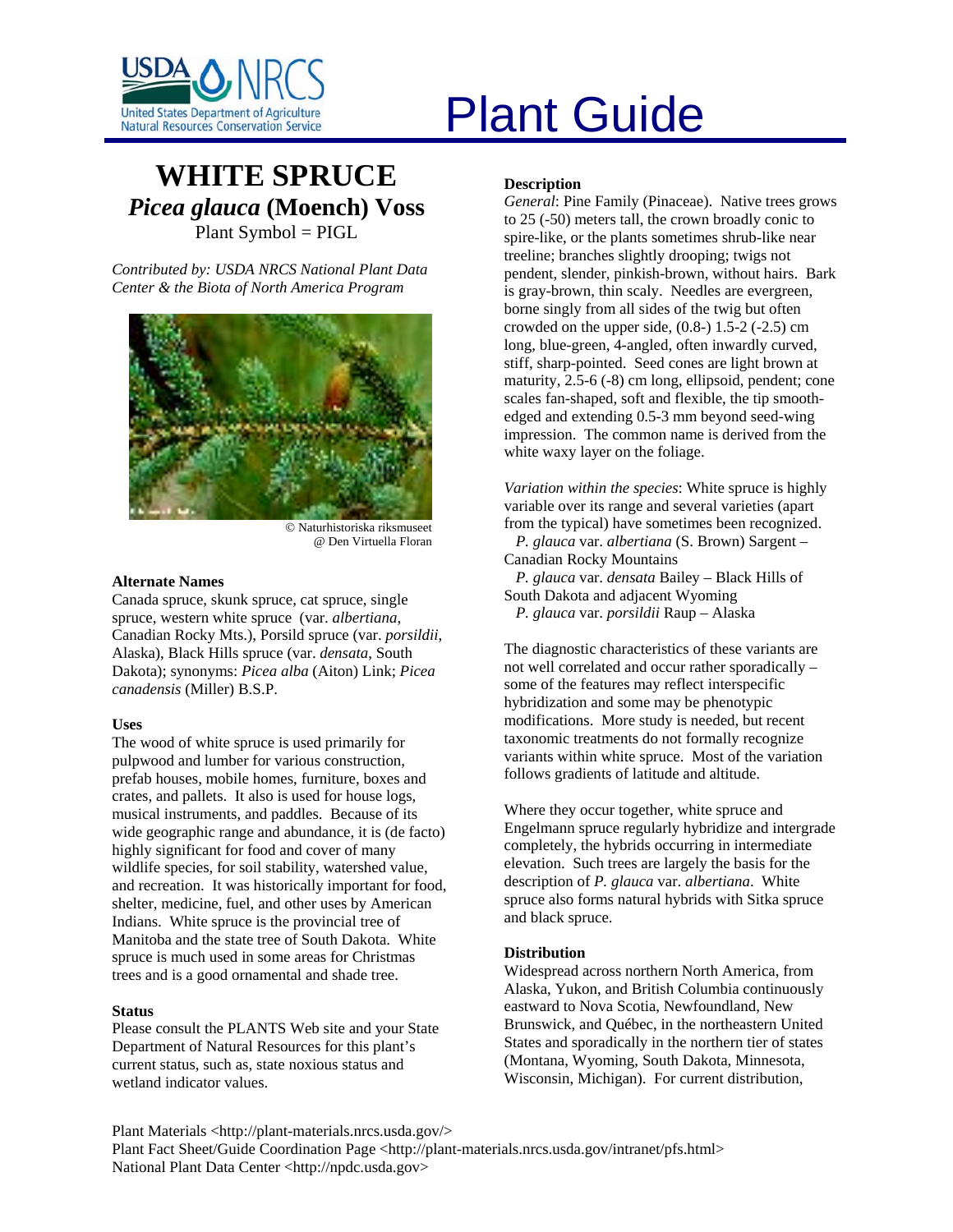please consult the Plant Profile page for this species on the PLANTS Web site.

#### **Establishment**

*Adaptation*: In muskegs, bogs, and river banks, to montane slopes; at 0-1000 (-2100) meters elevation. White spruce is a dominant tree of interior forests in Canada and Alaska and often an early colonizer in succession. White spruce co-occurs with black spruce (*Picea mariana*) over a wide range – the two species have evolved a complex competitive relationship (habitat partitioning) involving contrasts in water tolerance, vegetative reproduction, flowering times, and rate of early growth. *Picea glauca* grows best on well-drained mineral soils with deep or no permafrost, while *P. mariana* is more tolerant of sites with flooding, permafrost, and high soil acidity.

*Planting*: Cone crops have been reported for trees as young as 4 years, but seed production in quantity begins at age 30 or older for most natural stands. Good years of seed production may be 2-12 years apart.

Germination under established or mature stands commonly occurs on a variety of seedbeds – particularly on rotted logs and moss beds, but exposed mineral soil after windthrow and floods is the best seedbed. Large numbers of white spruce may become established immediately following disturbance. Seedling growth is greatest at full light intensity, but white spruce is capable of reproducing under mature stands of spruce and early succession tree species. Because seedling and juvenile growth of white spruce is slower than its early successional associates, it remains in the understory for 50 to 70 years.

Trees 100-250 years old are common on good sites; older trees (250 to 300 years) are frequently found in areas protected from fire and in relatively wet upland situations. As in other species, maximum age appears to occur on stress sites at latitudinal or elevational treeline. Trees 500-1000 years old are known from such sites.

#### **Management**

White spruce trees from very young to 200 or more years may show good growth after release resulting from natural causes or silvicultural treatment.

Mature forests with white spruce are easily destroyed because of their high susceptibility to fire. The probability of elimination of this species increases with latitude because good seed years become infrequent and seed quality poorer. At relatively

short fire intervals (less than 40-50 years), the source of white spruce seed can be eliminated.

Delivery of seeds to seedbeds for germination may limit regeneration. Squirrels may harvest as much as 90 percent of the cone crop in Alaska. Seed predation by insects and small mammals such as deer mice, red-backed and meadow voles, chipmunks, and shrews also can result in significant seed loss.

Slow initial root growth makes young seedlings and transplants particularly susceptible to frost heaving. The severity of damage generally is greatest on finetextured and wet soils where water is adequate for ice crystal formation in the surface soil. Defoliation by the spruce budworm and the western spruce budworm can cause mortality if defoliation continues for 2 or more years.

# **Cultivars, Improved and Selected Materials (and area of origin)**

These plant materials are readily available from commercial sources. The cultivar 'Conica' (dwarf Alberta spruce, or dwarf white spruce) "is probably the best-known and most widely sold dwarf conifer in the United States (Dirr 1997)."

Contact your local Natural Resources Conservation Service (formerly Soil Conservation Service) office for more information. Look in the phone book under "United States Government." The Natural Resources Conservation Service will be listed under the subheading "Department of Agriculture."

#### **References**

Daubenmire, R. 1974. *Taxonomic and ecologic relationships between Picea glauca and Picea engelmannii*. Canad. J. Bot. 52:1545-1560.

Dirr, M.A. 1997. *Dirr's hardy trees and shrubs: An illustrated encyclopedia*. Timber Press, Portland, Oregon.

LaRoi, G.H. & J.R. Dugle 1968. *A systematic and genecological study of Picea glauca and P. engelmannii, using paper chromatography of needle extracts*. Canad. J. Bot. 46:649-687.

Little, E.L., Jr. & S.S. Pauley 1958. *A natural hybrid between black and white spruce in Minnesota*. Amer. Midl. Naturalist 60:202-211.

Naturhistoriska riksmuseet 1999. *Picea glauca*. IN: *Den viruella floren*. Stockholm, Sweden. <http://linnaeus.nrm.se/flora/barr/pina/picea/picegla.h tml>